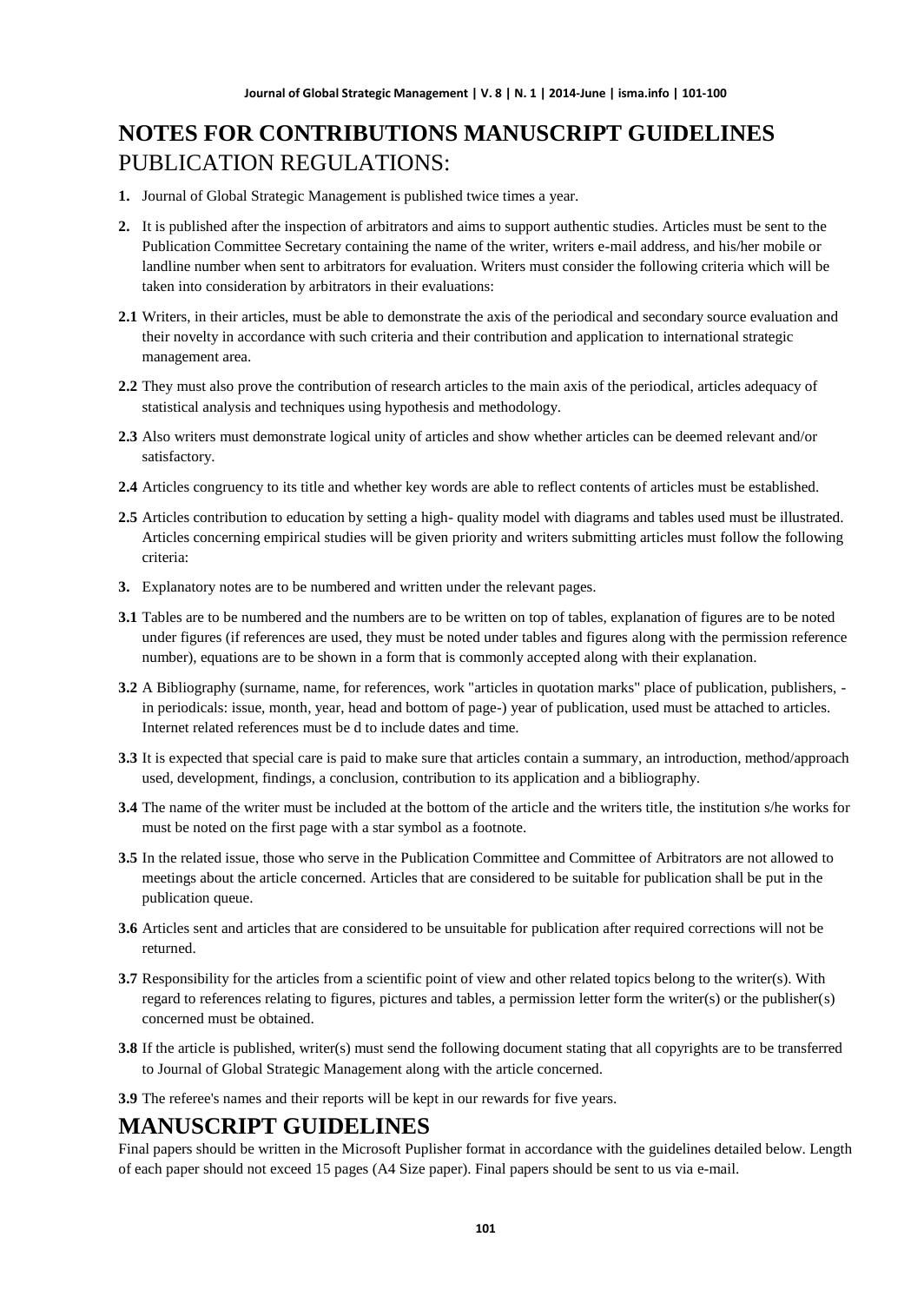### **Base Font**

The paper should be typed Times New Roman with Point Size 10 and Single-spaced. A space should be between each paragraph.

# **Margins**

Set your margins as follows: Left Margin:3 cm Right Margin:3 cm Top Margin:3 cm Bottom Margin:2,50 cm

### **Title**

The title should be in all capital letters, boldface, "SIZE 20" and centered at the top of the first page. The author(s) and affiliations(s) must be right-justified , bold face, "SIZE 14" and single-spaced, beginning on the second line below the title. Do not use titles such as Dr. or Assistant Professor. etc.

### **Abstract**

On the second line following the author(s) and affiliation(s), the word abstract must be left-justified and typed in all capital letters boldface with the "SIZE 14". The text of the abstract should be italicized and not more than 500 words and 3-5 keywords must be included.

## **ABSTRACT**

The main object of this paper

#### **Body**

The body of the paper following the abstract should be single-space, and both left and right justified. Microsoft Word calls this "Justify".

First-level headings must be left-justified, boldface and in all capital letters with the "SIZE14" (Following the abstract, include a first level heading before the first paragraph of the body of the paper to clearly separate the two).

# **INTRODUCTION**

Second -level headings should be flush with the left margin, bold face, "SIZE 14" and in upper and lower case letters (NOT all caps).

# **Strategic Decision Making**

### **Exhibits And Appendices**

Exhibits may be included with each one appearing on a separate page. Exhibits should be typed as close as possible to the location they are cited. Headings should be centered, boldface, and capitalized above the exhibit. The size of the heading for each exhibit should be "SIZE 12".

# **EXIHIBIT 1**

Appendices should immediately follow the body of the paper and precede the references. The word appendix must be left-justified above the appendix, in "SIZE 14", bold and caps.

#### **APPENDIX References**

Calling references in the text should be handled with the use of last name, year of publication and page number. Ansoff  $(1965; 56)$  indicate that...

The bibliography should include those reference cited in the text of the paper and should be titled reference, which must be all in capital letters, boldface and "SIZE 14". References should be listed on a separate page at the end of the paper. A line must be skipped between references. The word reference must be left-justified above the reference,

#### **REFERENCES**

Bourgeois, L.J. and Eisenhardt, Kathleen M.(1988), Strategic Decision Process in High Velocity Environment: Four Cases in the Microcomputer Industry, Management Science, 34, pp.816-835.

Kirkwood, Craig W., (1997), Strategic Decision Making, Multi-objective Decision Analysis with Spreadsheets, Wadsworth Puplishing Company, California, USA.

Footnotes will not be used for references.